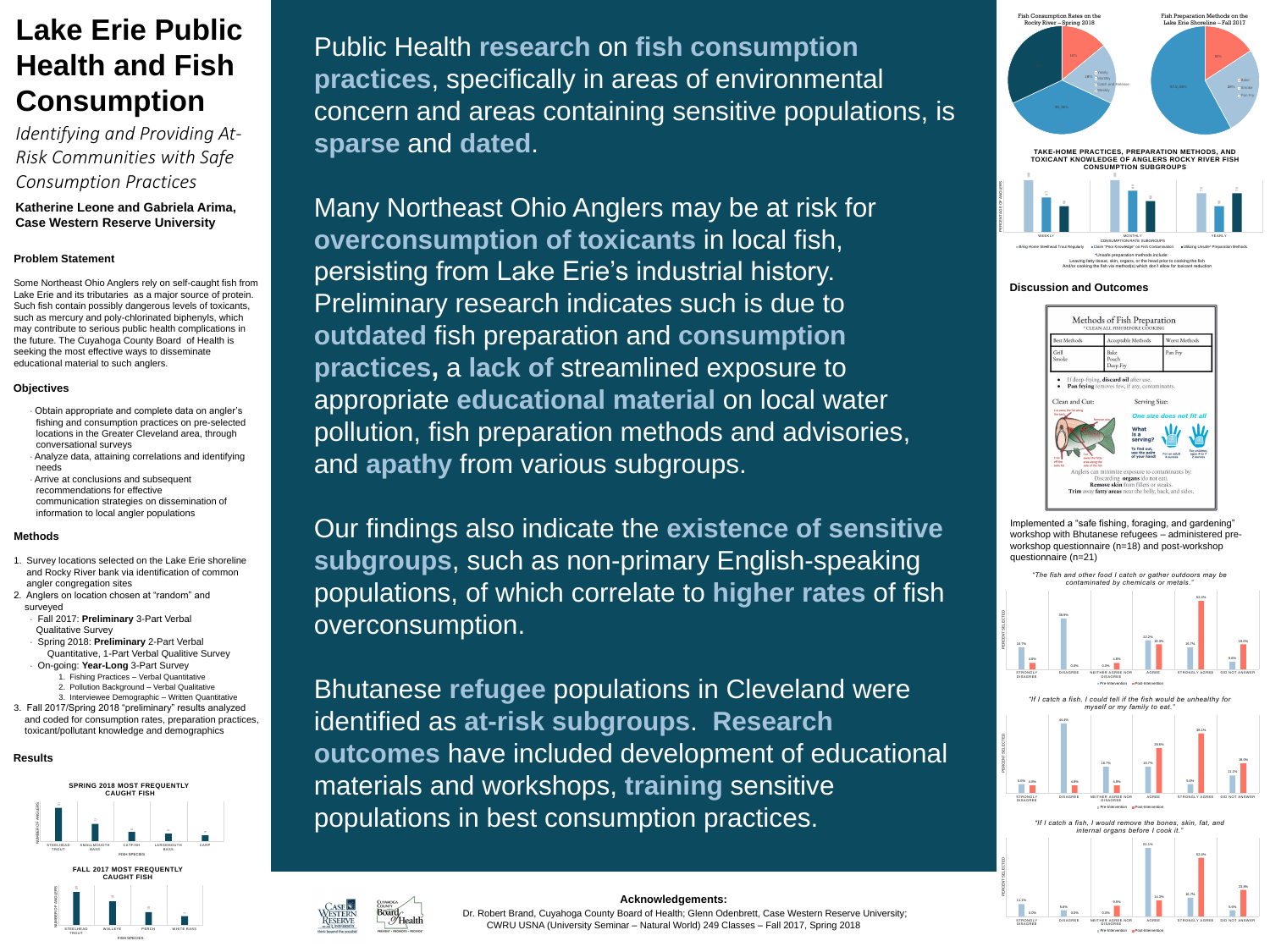# **Lake Erie Public Health and Fish Consumption:**

*Identifying and Providing At-Risk Communities with Safe Consumption Practices*

# **Katherine Leone and Gabriela Arima, Case Western Reserve University**

# **Discussion and Outcomes**

# **Objectives**

- Obtain appropriate and complete data on Angler's fishing habits and consumption on pre-selected locations in the Greater Cleveland area, through conversational surveys
- Analyze data, attaining correlations and identifying needs Arrive at conclusions and subsequent recommendations for effective communication strategies on delivery of information to the population

. Some Northeast Ohio Anglers rely on self-caught fish from Lake Erie and its tributaries as a major source of protein. Such fish contain possibly dangerous levels of toxicants, such as mercury and poly-chlorinated biphenyls, which may contribute to serious public health complications in the future. The Cuyahoga County Board of Health is seeking the most effective ways to disseminate educational material to such anglers.

# **Problem Statement**

# **Methods**

**STRONGLY** DISAGREE

STRONGLY AGREE

DID NOT ANSWER

- 1. Survey locations selected on the Lake Erie shoreline and Rocky River bank via identification of common angler congregation sites
- 2. Anglers on location chosen at "random" and surveyed
- Fall 2017: **Preliminary** 3-Part Verbal Qualitative Survey
- Spring 2018: **Preliminary** 2-Part Verbal Quantitative, 1- Part Verbal Qualitive Survey
- On-going: **Year-Long** 3-Part Survey
	- 1. Fishing Practices Verbal Quantitative
	- 2. Pollution Background Verbal Qualitative
- 3. Interviewee Demographic Written Quantitative 3. Fall 2017/Spring 2018 "preliminary" results analyzed and coded for consumption rates, preparation practices,
	- toxicant/pollutant knowledge and demographics





 Public Health **research** on **fish consumption practices**, specifically in areas of environmental concern and areas containing sensitive populations, is **sparse**

- and **dated**.
- 

 Many Northeast Ohio Anglers may be at risk for **overconsumption of toxicants** in local fish; preliminary research indicates such is due to **outdated** fish preparation and **consumption** practices, a **lack of** streamlined exposure to appropriate **educational material** on local water pollution, fish preparation methods and advisories, and apathy in various subgroups

0.0%

0.0% 0.0%



DISAGREE NEITHER AGREE NOR DISAGREE

**Pre-Intervention Post-Intervention** 



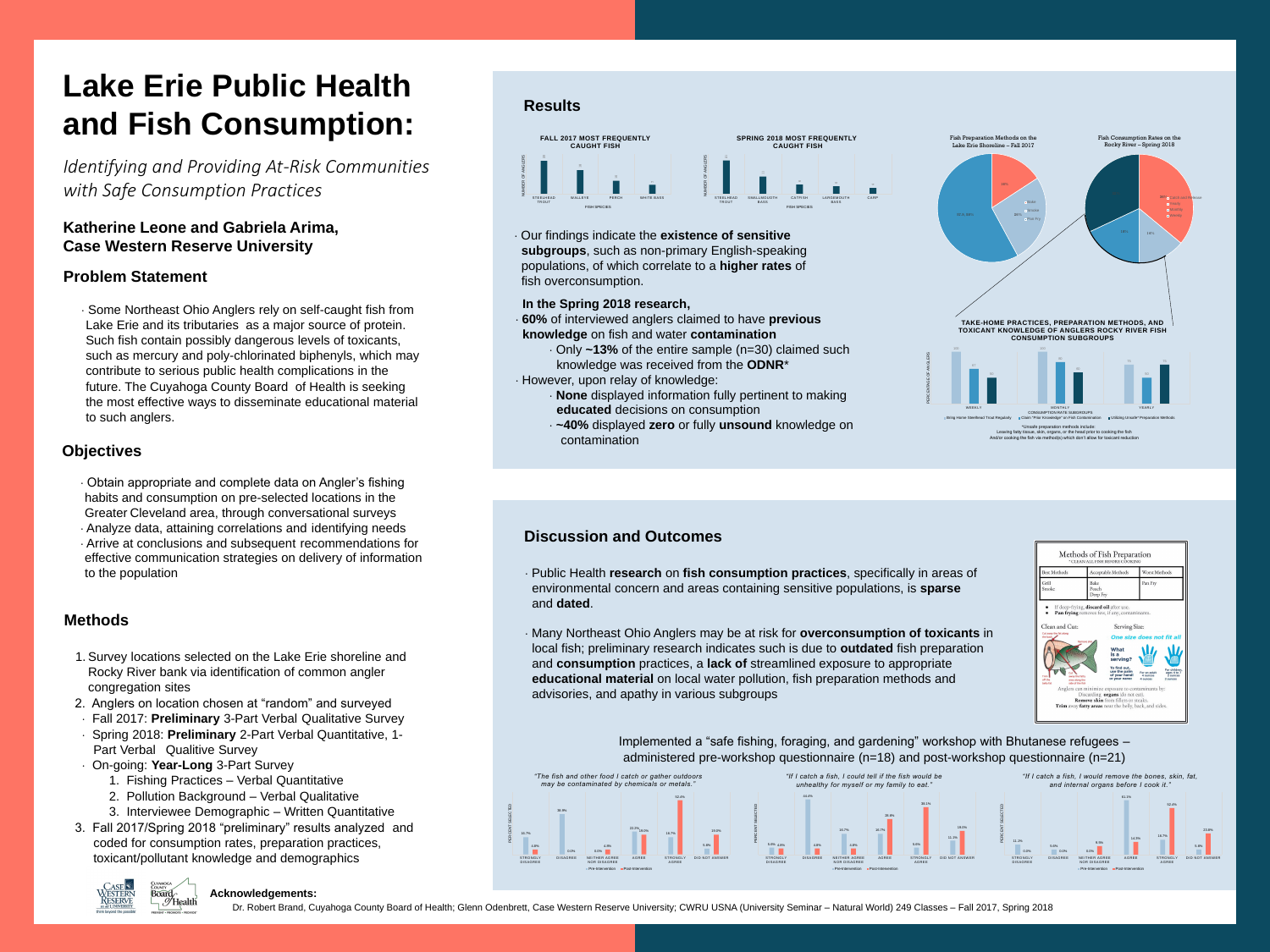Public Health **research** on **fish consumption practices**, specifically in areas of environmental concern and areas containing sensitive populations, is **sparse** and **dated**.

Many Northeast Ohio Anglers may be at risk for **overconsumption of toxicants** in local fish, persisting from Lake Erie's industrial history. Preliminary research indicates such is due to **outdated** fish preparation and **consumption practices,** a **lack of** streamlined exposure to appropriate **educational material** on local water pollution, fish preparation methods and advisories, and **apathy** from various subgroups.

Our findings also indicate the **existence of sensitive subgroups**, such as non-primary Englishspeaking populations, of which correlate to **higher rates** of fish overconsumption.

Bhutanese **refugee** populations in Cleveland were identified as **at-risk subgroups**. **Research outcomes** have included development of educational materials and workshops, **training** sensitive populations in best consumption practices.









# **Identifying and Providing At-Risk Communities with Safe Consumption Practices:**

### **Problem Statement**

Some Northeast Ohio Anglers rely on self-caught fish from Lake Erie and its tributaries as a major source of protein. Such fish contain possibly dangerous levels of toxicants, such as mercury and poly-chlorinated biphenyls, which may contribute to serious public health complications in the future. The Cuyahoga County Board of Health is seeking the most effective ways to disseminate educational material to such anglers.

### **Objectives**

- Obtain appropriate and complete data on angler's fishing and consumption practices on pre-selected locations in the Greater Cleveland area, through conversational surveys
- Analyze data, attaining correlations and identifying needs
- Arrive at conclusions and subsequent recommendations for effective communication strategies on dissemination of information to local angler populations

### **Methods**

DISAGREE **Pre-Intervention Post-Intervention** 

- 1. Survey locations selected on the Lake Erie shoreline and Rocky River bank via identification of common angler congregation sites
- 2. Anglers on location chosen at "random" and surveyed
	- Fall 2017: **Preliminary** 3-Part Verbal Qualitative Survey
	- Spring 2018: **Preliminary** 2-Part Verbal Quantitative, 1-Part Verbal Qualitive Survey
	- On-going: **Year-Long** 3-Part Survey
		- 1. Fishing Practices Verbal Quantitative
		- 2. Pollution Background Verbal Qualitative
		- 3. Interviewee Demographic Written Quantitative
- 3. Fall 2017/Spring 2018 "preliminary" results analyzed and coded for consumption rates, preparation practices, toxicant/pollutant knowledge and demographics

*Lake Erie Public Health and Fish Consumption*



**Katherine Leone and Gabriela Arima, Case Western Reserve University**

> Implemented a "safe fishing, foraging, and gardening" workshop with Bhutanese refugees – administered preworkshop questionnaire (n=18) and post-workshop questionnaire (n=21)

DISAGREE





#### **Discussion and Outcomes**



Leaving fatty tissue, skin, organs, or the head prior to cooking the fish And/or cooking the fish via method(s) which don't allow for toxicant reduction

#### **Acknowledgements:**

Dr. Robert Brand, Cuyahoga County Board of Health; Glenn Odenbrett, Case Western Reserve University; CWRU USNA (University Seminar – Natural World) 249 Classes – Fall 2017, Spring 2018